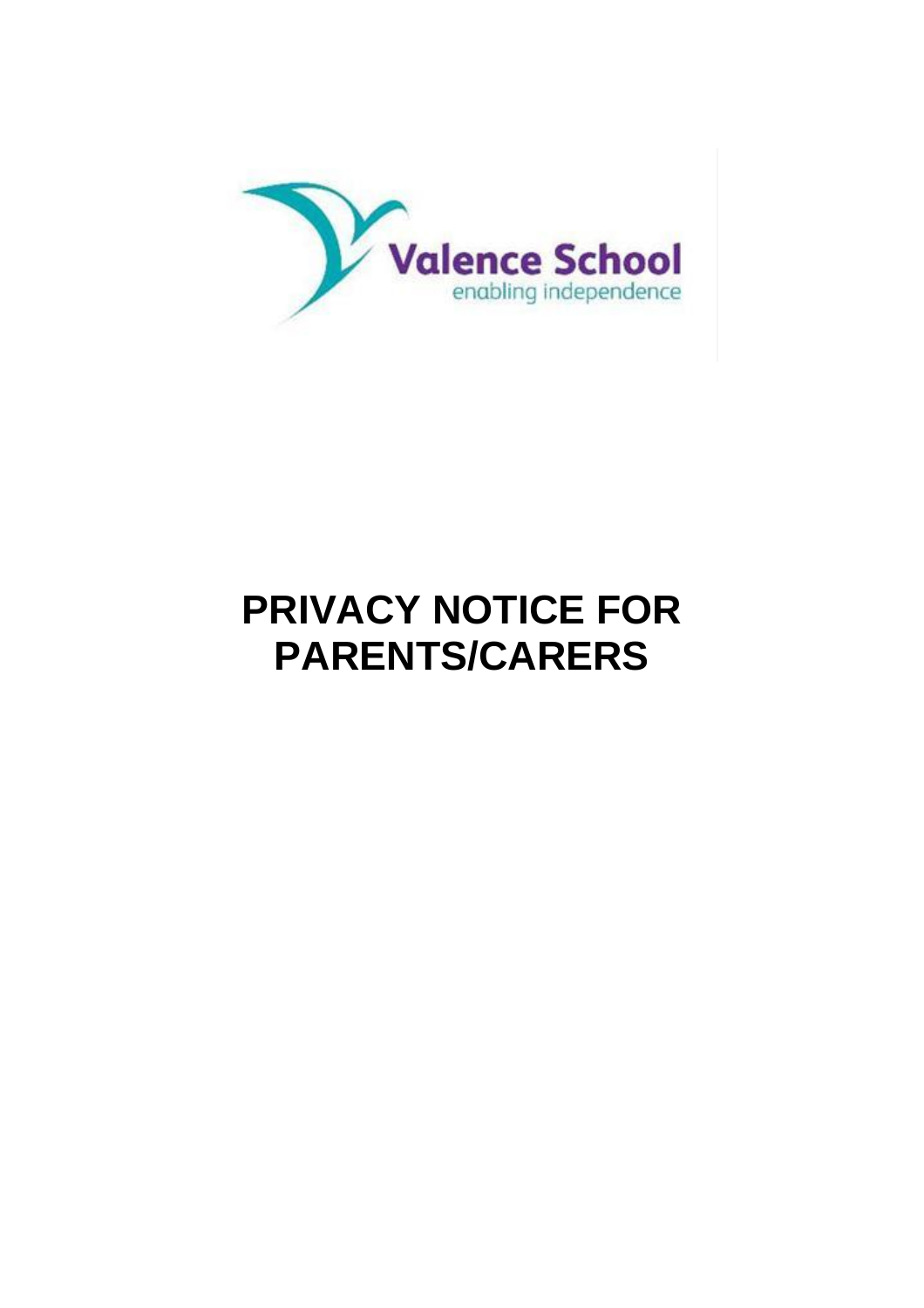# **Privacy notice for parents/carers – use of your child's personal data**

Under data protection law, individuals have a right to be informed about how the school uses any personal data that we hold about them. We comply with this right by providing 'privacy notices' to individuals where we are processing their personal data.

This privacy notice explains how we collect, store and use personal data about **pupils**.

We, Valence School, Westerham Road, Westerham, Kent TN16 1QN, are the 'data controller' for the purposes of data protection law.

Our data protection officer is SPS SPO Services (see 'Contact us' below).

# **The personal data we hold**

Personal data that we may collect, use, store and share (when appropriate) about pupils includes, but is not restricted to:

- Contact details, contact preferences, date of birth, identification documents
- Results of internal assessments and externally set tests
- Pupil and curricular records
- Characteristics, such as ethnic background, eligibility for free school meals, or special educational needs
- Exclusion information
- Details of any medical conditions, including physical and mental health
- Attendance information
- Safeguarding information
- Details of any support received, including care packages, plans and support providers
- Photographs
- CCTV images captured in school

We may also hold data about pupils that we have received from other organisations, including other schools, local authorities and the Department for Education.

# **Why we use this data**

We use this data to:

- Support pupil learning
- Monitor and report on pupil progress
- Provide appropriate pastoral care
- Protect pupil welfare
- Assess the quality of our services
- Administer admissions waiting lists
- Carry out research
- Comply with the law regarding data sharing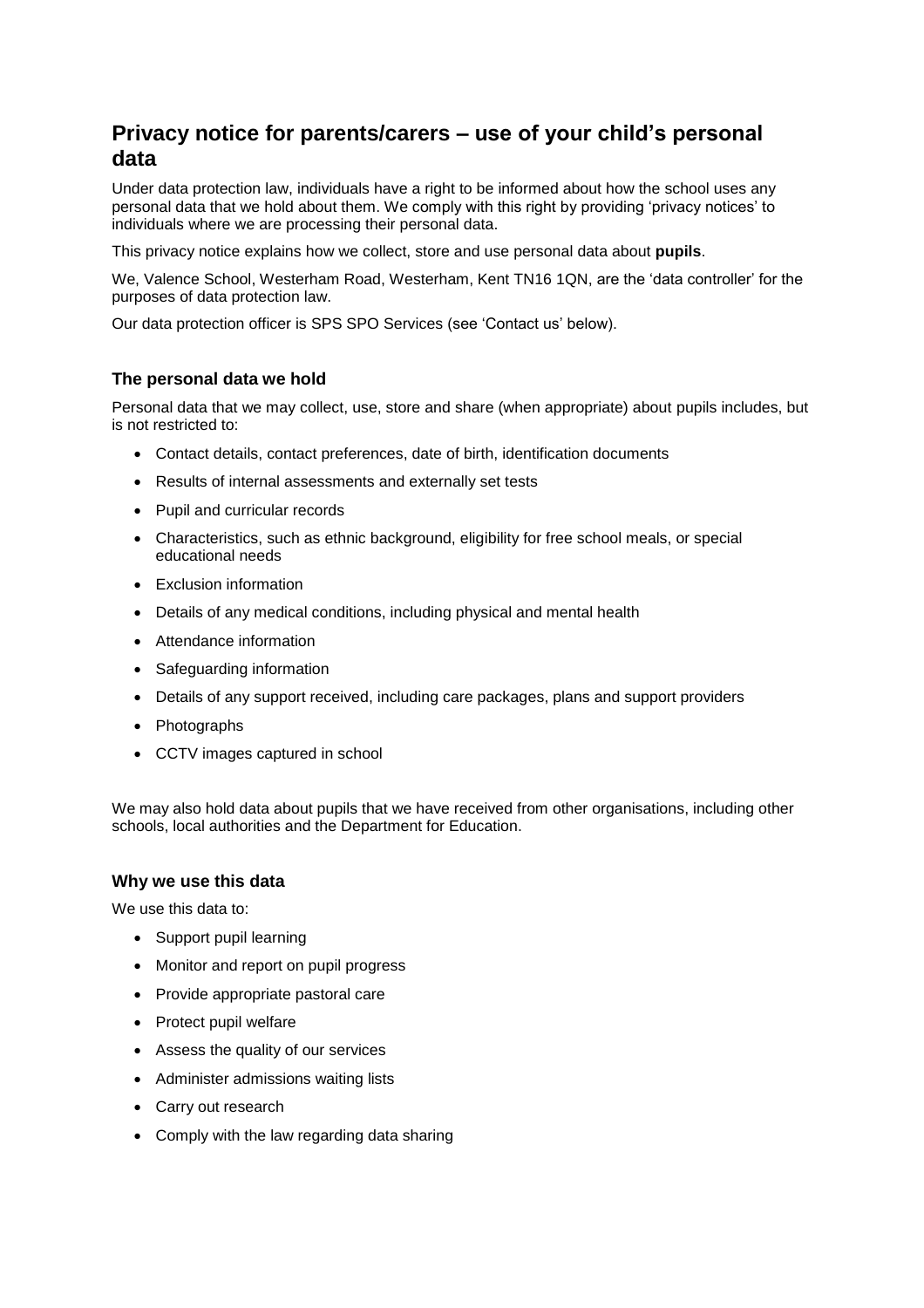# **Our legal basis for using this data**

We only collect and use pupils' personal data when the law allows us to. Most commonly, we process it where:

- We need to comply with a legal obligation
- We need it to perform an official task in the public interest

Less commonly, we may also process pupils' personal data in situations where:

- We have obtained consent to use it in a certain way
- We need to protect the individual's vital interests (or someone else's interests)

Where we have obtained consent to use pupils' personal data, this consent can be withdrawn at any time. We will make this clear when we ask for consent, and explain how consent can be withdrawn.

Some of the reasons listed above for collecting and using pupils' personal data overlap, and there may be several grounds which justify our use of this data.

# **Collecting this information**

While the majority of information we collect about pupils is mandatory, there is some information that can be provided voluntarily.

Whenever we seek to collect information from you or your child, we make it clear whether providing it is mandatory or optional. If it is mandatory, we will explain the possible consequences of not complying.

# **How we store this data**

We keep personal information about pupils while they are attending our school. We may also keep it beyond their attendance at our school if this is necessary in order to comply with our legal obligations. The Information and Records Management Society's toolkit for schools sets out how long we keep information about pupils.

# **Data sharing**

We do not share information about pupils with any third party without consent unless the law and our policies allow us to do so.

Where it is legally required, or necessary (and it complies with data protection law) we may share personal information about pupils with:

- Our local authority to meet our legal obligations to share certain information with it, such as safeguarding concerns and exclusions
- The Department for Education
- The pupil's family and representatives
- Educators and examining bodies
- Our regulator [specify as appropriate, e.g. Ofsted, Independent Schools Inspectorate]
- Suppliers and service providers to enable them to provide the service we have contracted them for
- Financial organisations
- Central and local government
- Our auditors
- Survey and research organisations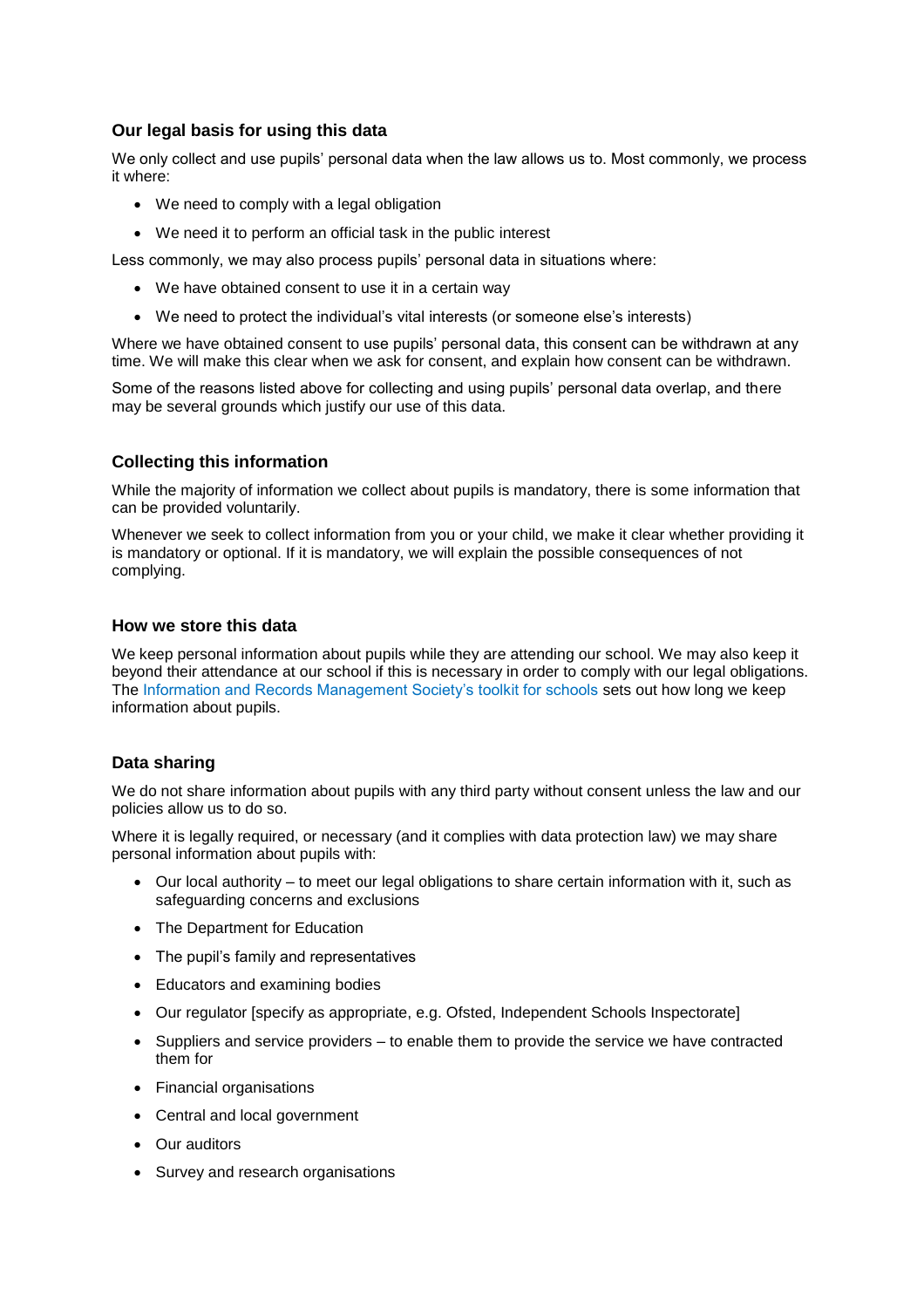- Health authorities
- Security organisations
- Health and social welfare organisations
- Professional advisers and consultants
- Charities and voluntary organisations
- Police forces, courts, tribunals
- Professional bodies

#### **National Pupil Database**

We are required to provide information about pupils to the Department for Education as part of statutory data collections such as the school census.

Some of this information is then stored in the [National Pupil Database](https://www.gov.uk/government/publications/national-pupil-database-user-guide-and-supporting-information) (NPD), which is owned and managed by the Department and provides evidence on school performance to inform research.

The database is held electronically so it can easily be turned into statistics. The information is securely collected from a range of sources including schools, local authorities and exam boards.

The Department for Education may share information from the NPD with other organisations which promote children's education or wellbeing in England. Such organisations must agree to strict terms and conditions about how they will use the data.

For more information, see the Department's webpage on [how it collects and shares research data.](https://www.gov.uk/data-protection-how-we-collect-and-share-research-data)

You can also [contact the Department for Education](https://www.gov.uk/contact-dfe) with any further questions about the NPD.

#### **Youth support services**

Once our pupils reach the age of 13, we are legally required to pass on certain information about them to the local authority, as it has legal responsibilities regarding the education or training of 13-19 year-olds.

This information enables it to provide youth support services, post-16 education and training services, and careers advisers.

Parents/carers, or pupils once aged 16 or over, can contact our data protection officer to request that we only pass the individual's name, address and date of birth to the youth support services provider.

#### **Transferring data internationally**

Where we transfer personal data to a country or territory outside the European Economic Area, we will do so in accordance with data protection law.

# **Parents and pupils' rights regarding personal data**

Individuals have a right to make a **'subject access request'** to gain access to personal information that the school holds about them.

Parents/carers can make a request with respect to their child's data where the child is not considered mature enough to understand their rights over their own data (usually under the age of 12), or where the child has provided consent.

If you make a subject access request, and if we do hold information about you or your child, we will:

- Give you a description of it
- Tell you why we are holding and processing it, and how long we will keep it for
- Explain where we got it from, if not from you or your child
- Tell you who it has been, or will be, shared with